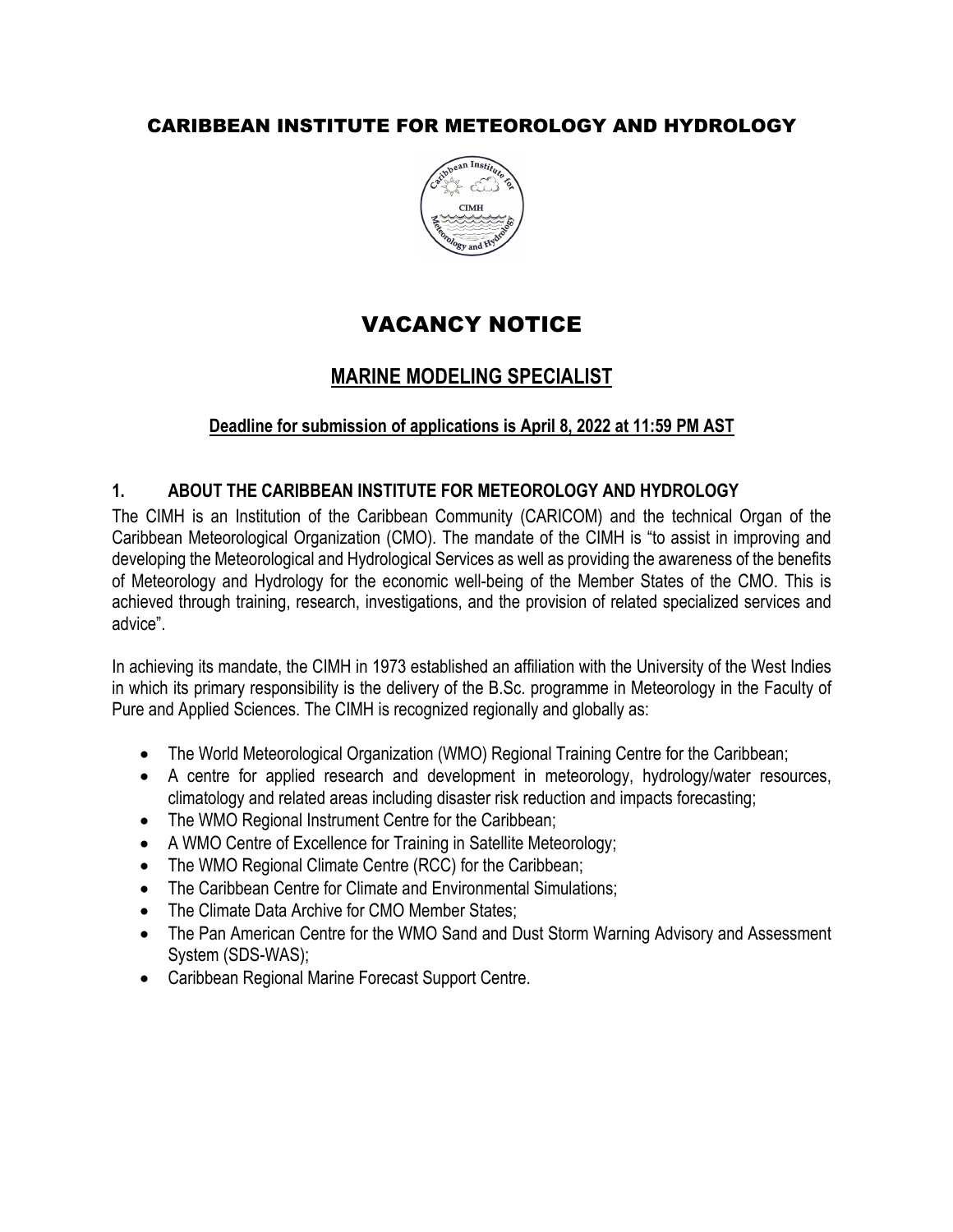### **2. ABOUT THE CARIBBEAN REGIONAL MARINE FORECAST SUPPORT CENTRE**

The Caribbean consists of many Small Island Developing States (SIDS) that have Exclusive Economic Zones (EEZ) that are substantially larger than their land masses. While the states derive much of their wealth and nutrition from the marine environments, the socio-economic development of all Caribbean SIDS is extremely vulnerable to marine and marine-influenced hazards. Unfortunately, the state of marine science and marine early warning systems are relatively weak and, as a result, marine management and associated policy development, planning and decision-making require support. In an effort to reduce these deficiencies and improve marine management and related decision-making, the Board of Governors of the CIMH and the Caribbean Meteorological Council in 2021 agreed to the establishment of the Caribbean Regional Marine Forecast Support Centre at CIMH.

The foci of the Marine Forecast Support Centre include:

- Building on existing marine modelling work at the CIMH to expand the range of products and services offered to support:
	- o Marine meteorological forecasting and marine observation and early warning systems;
	- $\circ$  Marine research and development aimed at supporting policy and planning activities in the marine and related sectors including fisheries, transportation, energy and pollution among others;
- Building on the regional and international training programme at the CIMH, and work already started expanding marine modelling capability and the capacity of professionals in the Caribbean to effectively integrate marine modelling products into planning and decision-making across all time scales:
	- $\circ$  Develop and expand the capacity of the National Meteorological and Hydrological Services (NMHSs) as well as other regional stakeholders to deploy marine models and to integrate the results into planning and decision-making processes.
- Assess the impacts of climate change and climate variability on marine processes and services.
- Support marine observations and marine data archiving as required.

### **3. SPECIFIC OBJECTIVES**

The Marine Modeling Specialist will work with CIMH staff and interns to support the CIMH's marine modeling and monitoring activities including (i) the implementation of marine models for the Caribbean in part through building on existing work, (ii) the enhancement of regional capacity to implement the modeling platforms, maintain the platforms and interpret data generated and (iii) the development of capacity to integrate model data into decision support systems.

### **4. SCOPE OF WORK**

The scope of this project is limited to enhancing CIMH's capabilities to develop marine products and services for the Caribbean region through the contracting of a marine modeling specialist and product developer. The specialist will design, develop and implement a suite of marine products and services that meet regional needs following consultations with regional stakeholders and CIMH staff. The specialist will transfer all relevant knowledge and knowhow to CIMH staff through day-to-day work activities as well as scheduled inhouse workshops with participation extended to regional NMHS partners.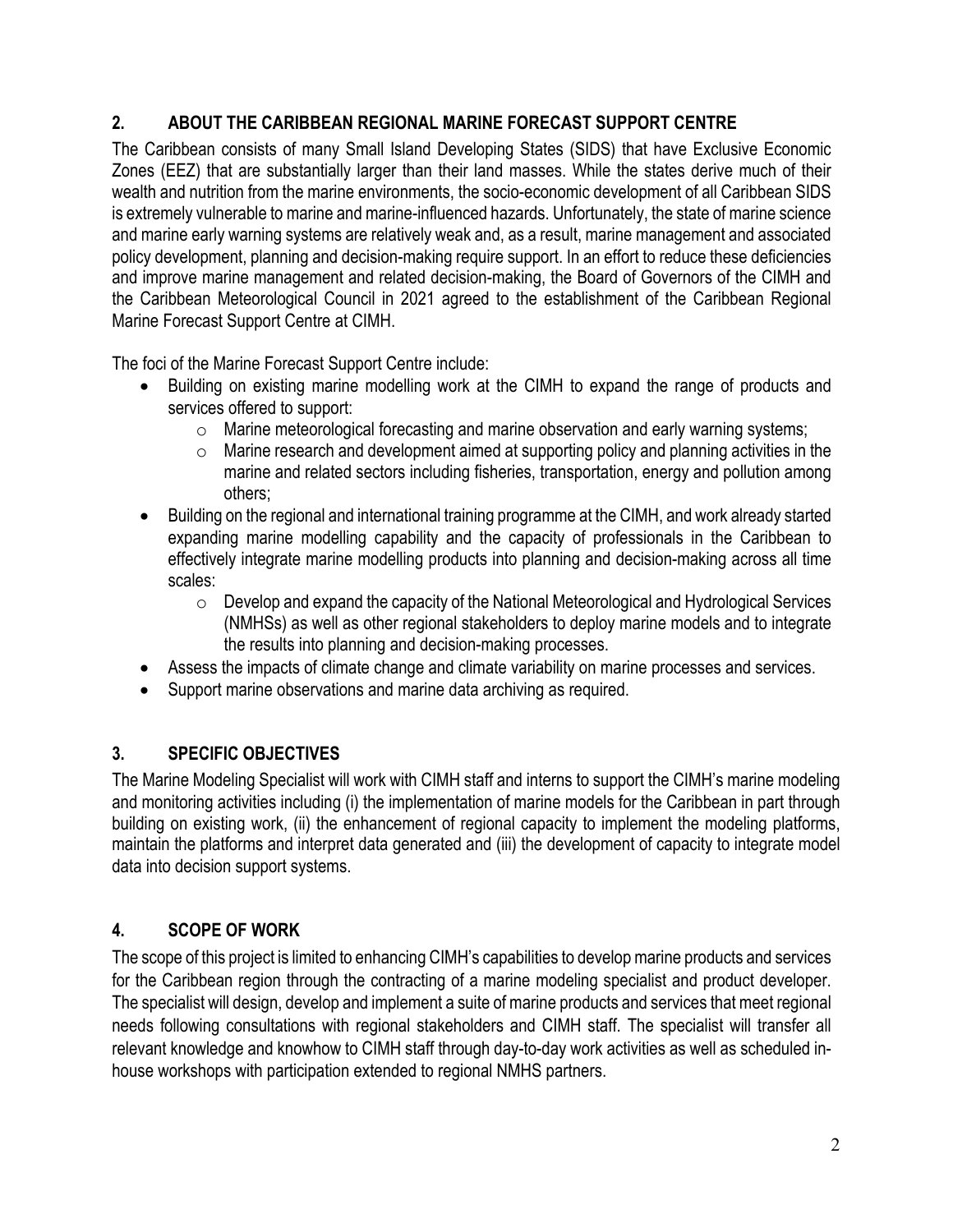# **5. DUTIES AND RESPONSIBILITIES**

The specific duties and responsibilities of the Marine Modeling Specialist:

- Work with CIMH staff and regional partners to identify required marine modeling support products and services;
- Design, build and implement the requisite marine modeling-based products and services in collaboration with CIMH staff and interns to ensure appropriate levels of knowledge transfer required to maintain and sustain the products and services;
- Identify data needs and data collection methodologies to support calibration and verification of marine modeling outputs including but not limited to earth observation data;
- Design, schedule and conduct training to CIMH staff, interns, NMHSs and regional partners on the marine modeling as well as related product and service development and implementation.

Implemented marine forecast/prediction models for the Caribbean Sea and adjacent Oceans should account for and simulate:

- Physical, chemical and biological ocean processes;
- Transport processes in the marine environment inclusive of sargassum, sediment and volcanic ash.

Examples of models to be considered for implementation or enhancement include HYCOM, MOM6, Telemac, WaveWatch-3, SWAN among others. The implementation will be performed with relevant CIMH staff and interns with the modeling platforms being installed on computational infrastructure hosted or managed by the Caribbean Centre for Climate and Environmental Simulations (CCCES);

The successful candidate will develop training materials and conduct training to NMHSs of the Caribbean Meteorological Organization, other professionals and students focussed on the application and interpretation of (i) marine model outputs and (ii) earth observation data to support a range of activities that may include:

- Marine forecasting to support early warning processes;
- Marine pollution tracking;
- Marine search and rescue;
- Simulation of climate-related impacts on marine processes, coastal zones and marine habitats;
- Marine energy forecasting;
- Marine freshwater flux, ocean currents, sea surface temperature and salinity modeling;

The successful candidate will have access to a rich marine dataset from the EUREC4A-ATOMIC-OA field campaign conducted during January-February, 2020. The candidate will also have access to CIMH's daily high-resolution Numerical Weather Prediction (NWP) outputs for the Caribbean which can be used to drive marine models.

### **6. QUALIFICATIONS**

The successful candidate should possess an MSc or PhD in Marine or Oceanographic Science with a strong background in marine modeling. Five years' experience applying marine and oceanographic models to supporting areas of marine forecasting and decision-making will be an asset.